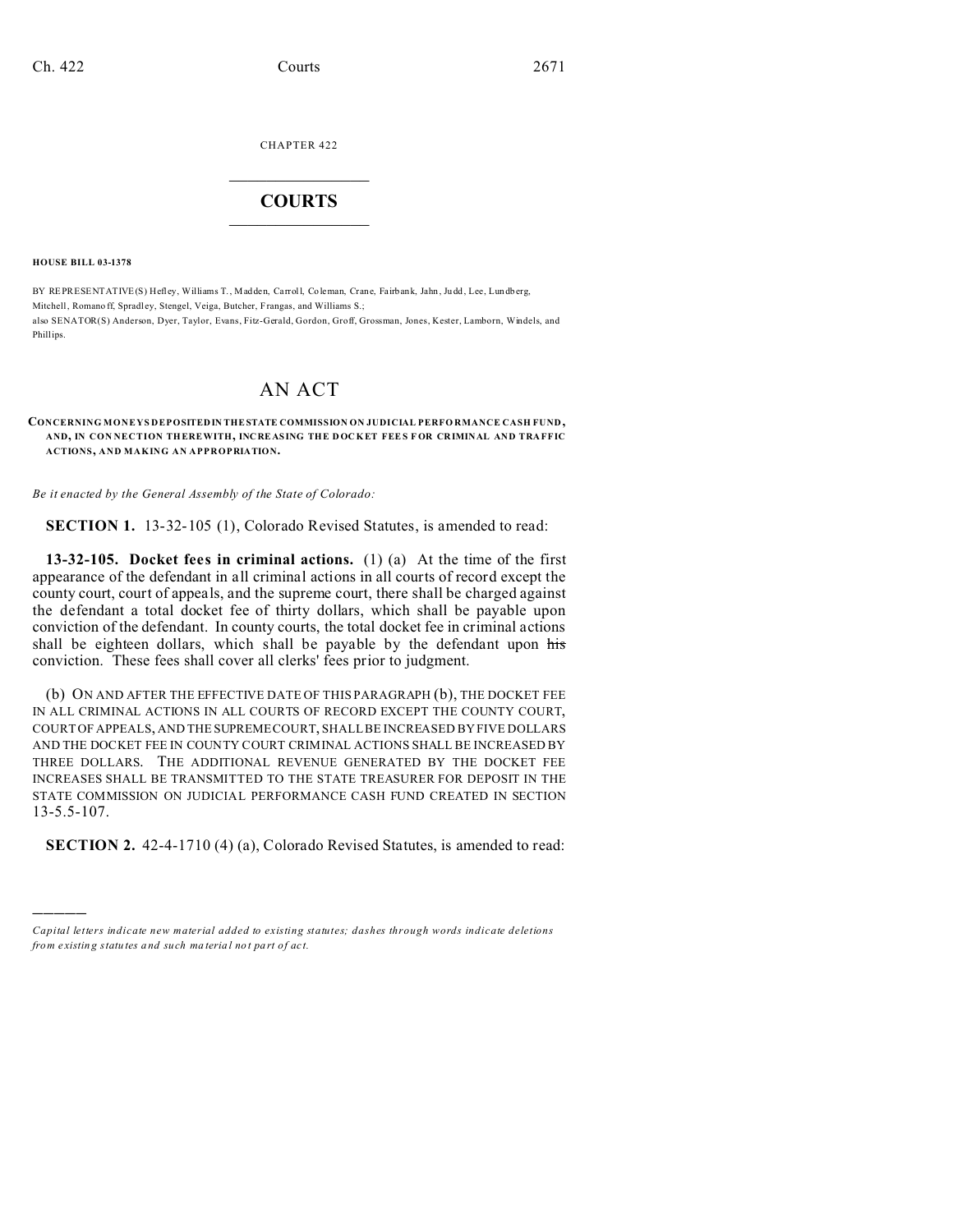**42-4-1710. Failure to pay penalty for traffic infractions - procedures.** (4) (a) (I) If judgment is entered against a violator, the violator shall be assessed an appropriate penalty and surcharge thereon, a docket fee of sixteen dollars, and other applicable costs authorized by section 13-16-122 (1), C.R.S. If the violator had been cited by a penalty assessment notice, the penalty shall be assessed pursuant to section 42-4-1701 (4) (a). If a penalty assessment notice is prohibited by section 42-4-1701 (5) (c), the penalty shall be assessed pursuant to section 42-4-1701 (3) (a).

(II) ON AND AFTER THE EFFECTIVE DATE OF THIS SUBPARAGRAPH (II), THE DOCKET FEE ASSESSED IN SUBPARAGRAPH (I) OF THIS PARAGRAPH (a) SHALL BE INCREASED BY THREE DOLLARS. THE ADDITIONAL REVENUE GENERATED BY THE DOCKET FEE SHALL BE TRANSMITTED TO THE STATE TREASURER FOR DEPOSIT IN THE STATE COMMISSION ON JUDICIAL PERFORMANCE CASH FUND CREATED IN SECTION 13-5.5-107, C.R.S.

**SECTION 3.** 13-5.5-107, Colorado Revised Statutes, is amended to read:

**13-5.5-107. Acceptance of private or federal grants - general appropriations.** The state commission is authorized to accept any grants of federal or private funds made available for any purpose consistent with the provisions of this article. Any funds received pursuant to this section shall be transmitted to the state treasurer, who shall credit the same to the state commission on judicial performance cash fund, which is hereby created AND REFERRED TO IN THIS SECTION AS THE "FUND". THE FUND SHALL ALSO INCLUDE THE AMOUNT OF THE INCREASES IN DOCKET FEES COLLECTED PURSUANT TO SECTIONS  $13-32-105$  (1) AND  $42-4-1710$  (4) (a), C.R.S. ANY INTEREST DERIVED FROM THE DEPOSIT AND INVESTMENT OF MONEYS IN THE FUND SHALL BE CREDITED TO THE FUND. ANY UNEXPENDED AND UNENCUMBERED MONEYS REMAINING IN THE FUND AT THE END OF ANY FISCAL YEAR SHALL REMAIN IN THE FUND AND SHALL NOT BE CREDITED OR TRANSFERRED TO THE GENERAL FUND OR ANOTHER FUND. Moneys in the fund may be expended by the state commission, subject to annual appropriation by the general assembly, for the purposes of this article. In addition, the general assembly may make annual appropriations from the general fund for the purposes of this article.

**SECTION 4.** 24-75-402 (5), Colorado Revised Statutes, is amended BY THE ADDITION OF A NEW PARAGRAPH to read:

**24-75-402. Cash funds - limit on uncommitted reserves - reduction in amount of fees - exclusions.** (5) Notwithstanding any provision of this section to the contrary, the following cash funds are excluded from the limitations specified in this section:

(q) THE STATE COMMISSION ON JUDICIAL PERFORMANCE CASH FUND CREATED IN SECTION 13-5.5-107, C.R.S.

**SECTION 5. Appropriation.** In addition to any other appropriation, there is hereby appropriated, out of any moneys in the state commission on judicial performance cash fund created in section 13-5.5-107, Colorado Revised Statutes, not otherwise appropriated, to the judicial department, for the fiscal year beginning July 1, 2003, the sum of five hundred sixty-one thousand forty-two dollars (\$561,042), or so much thereof as may be necessary, for the implementation of the provisions of article 5.5 of title 13, Colorado Revised Statutes. Of said sum, five hundred